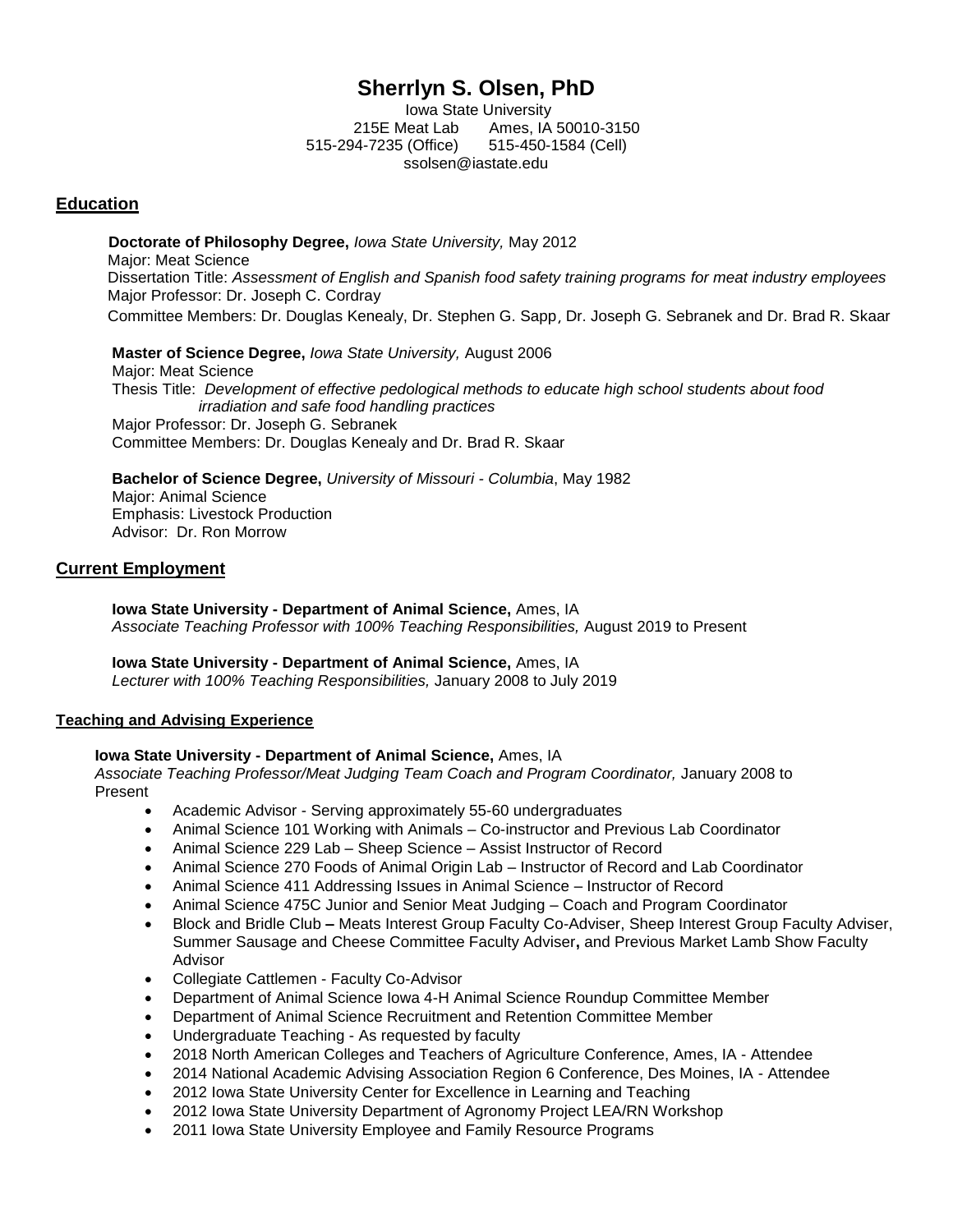# **Honors and Awards**

2021 Recipient - American Society of Animal Science Midwest Section Outstanding Young Teacher Award 2019 Recipient - The Iowa Beta Chapter of Gamma Sigma Delta The Honor Society of Agriculture – Teaching Mission Award

2018 Recipient - Iowa State University College of Agriculture and Life Sciences Lecturer and Adjunct Faculty Teaching Award

2016-2017 Board Member – Intercollegiate Meat Coaches Association

2015-2016 President – Intercollegiate Meat Coaches Association

2014-2015 President Elect – Intercollegiate Meat Coaches Association

2013-2014 Board Member – Intercollegiate Meat Coaches Association

2012 - Honorary Member - Iowa State University Department of Animal Science Block and Bridle Club

2007-08 Recipient - David and Jacqueline Topel Scholarship in Meat Science

2007-08 Recipient - Erwin Waters Meat Science Scholarship

2007-08 Recipient - Iowa Farm Bureau Graduate Fellowship

2006 Recipient - Caine-Bogle Family Graduate Fellowship

2006 Recipient - Iowa State University Animal Science Graduate Award for Outstanding Teaching

2005 - First Place Team (Member) - International Congress of Meat Science and Technology

(Baltimore, MD) Product Development Competition

2005 Initiate - Iowa State University Gamma Sigma Delta, Beta Chapter

# **Activities**

Iowa State University

- American Meat Science Association Reciprocal Meats Conference Undergraduate Quiz Bowl Team Assistant Coach from 2007 to 2010
- Association of Graduate Animal Scientists Former member
- Collegiate Cattlemen Former graduate student advisor
- College of Agriculture and Life Sciences Women's Networking Lunches
- Committee Member Development of Small Ruminant Position Description
- Committee Member Anatomy and Physiology Faculty Position
- Committee Member Assistant Horse Farm Manager Position
- Graduate and Professional Student Senate Former department representative
- Meat Animal Evaluation Team 2004 Assistant Coach
- Meat Science Club Former member and treasurer
	- $\circ$  Assisted with meat science extension short courses, provided meat laboratory tours, and provided support for additional state extension programs
	- o Co-chairperson for the 2005 Katrina Beef Sticks Program
- Network with families (recruiting) on campus and at the local, state, regional, and national levels
- Participated in meetings concerning new swine teaching farm

Iowa State University Meat Science Workshops Organized and Presented

- 2020, 2018, 2017, 2016, 2015 American Meat Science Association Pork 101 Workshop Presenter
- 2020, 2019, 2018, 2017, 2016, 2015, 2014, 2013, 2012, 2011, 2010, 2009, and 2008 Iowa State 4H/ FFA Meat Judging Contests
- 2020 Iowa State University Department of Animal Science First Animal Cy-ience Academy
- 2020, 2019, 2018, 2017, 2016, 2015, 2014, 2013, 2012, 2010, 2009, and 2008 Iowa State University Intercollegiate Meat Evaluation Contests
- 2020, 2019, 2018, 2017, 2016, 2015, 2014 Iowa State University/Smithfield Foods Meat and Poultry Brown Belt Training Program – Level 1 Presenter
- 2020 Warren County (IA) Extension Food Safety Workshop Indianola, IA
- 2020 Women in Agriculture Committee Meat Science Workshop: Retail Meat Cuts Nationwide Insurance, Des Moines, IA
- 2019, 2018, 2017, 2016, 2015 Iowa Cattlemen's Association Beef Scholarship Extravaganza Coordinate contest station
- 2019 Des Moines Area Community College Culinary Workshop Beef Carcass Evaluation Ames, IA
- 2018, 2017, 2016, 2015, 2014, 2013, 2011, 2010, 2009, and 2008 Iowa State 4-H Roundup Workshops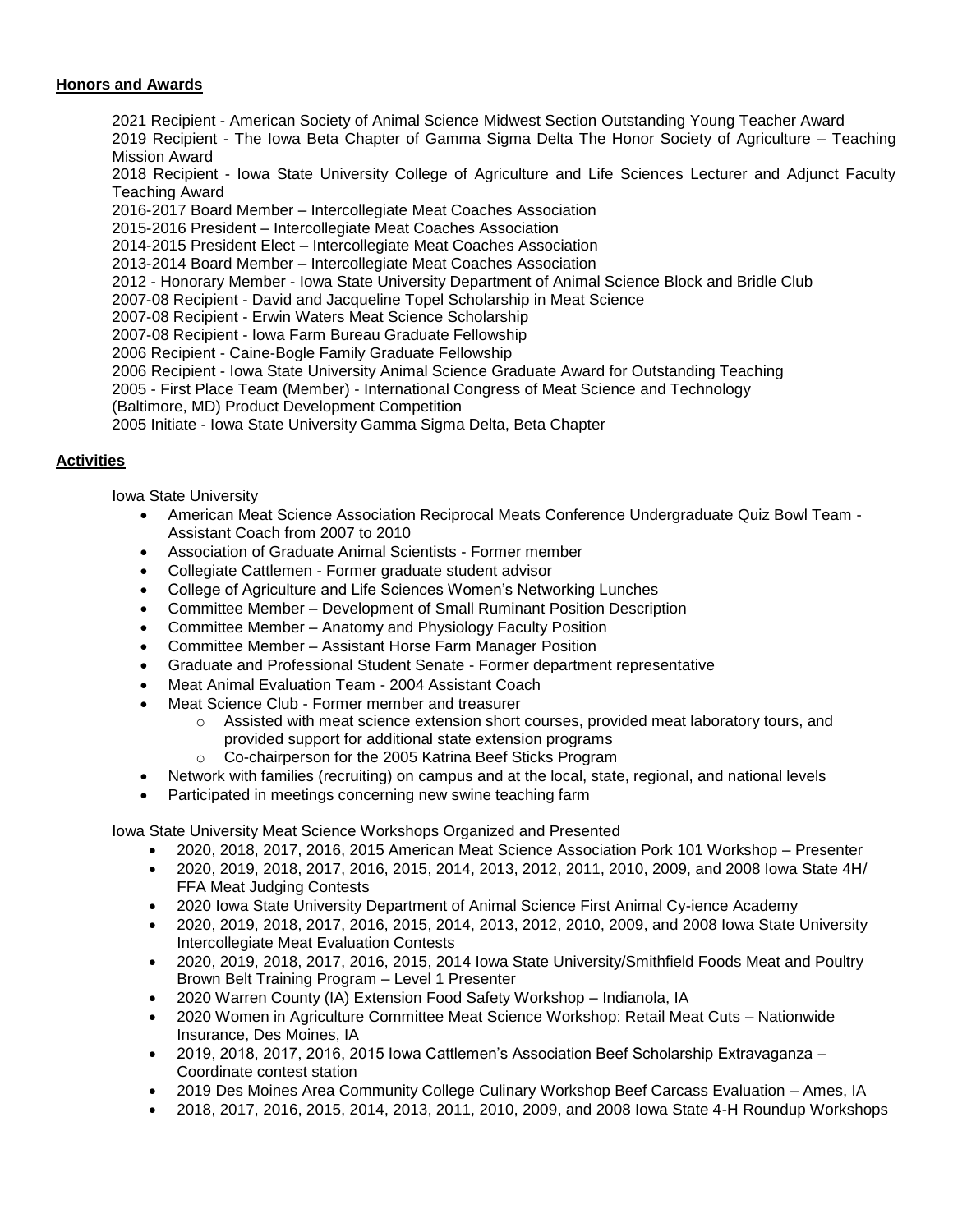## **Activities, continued**

- 2016 Tall Corn Meat Goat Association Kalona, IA
- 2016 Washington County Extension Kalona, IA
- 2015 Iowa State University Department of Animal Science 4-H/FFA Meat Judging Team Coaches Clinic
- 2012 Iowa State University Extension Beef Quality and Yield Grading Workshop

Judging Commitments

- 2020 Iowa Meat Processors Association Cured and Processed Meats Contest Ames, IA
- 2019 Ames Public School District Invention Convention Ames, IA
- 2019, 2016, 2015 Buchanan County Fair (IA) Round Robin Showmanship Contest
- 2018, 2017, 2016, 2015, 2014, 2013, 2012, 2011, 2009, and 2008 Iowa Cattlemen's Association Beef Scholarship Extravaganza - Ames, IA
- 2019, 2018, 2017, 2016, 2015, 2014, 2013, 2012, 2011, 2010, and 2009 Iowa State Fair Premier 4-H Sheep Exhibitor Contests - Des Moines, IA
- 2019, 2017 Iowa State Fair Premier FFA Sheep Exhibitor Contest Des Moines, IA
- 2019, 2018, 2017, 2016 Jasper County Fair (IA) Round Robin Showmanship Contest
- 2017, 2016 Madison County Fair (IA) Bottle/Bucket Calf Contest
- 2013 National Junior Shorthorn Show and Youth Conference Speech Contest Des Moines, IA

Meetings/Trainings Attended

- 2020 (virtual), 2019, 2018, 2017 (via conference call), 2016, 2015, 2014, 2013, 2012, 2011, 2010, 2009, and 2007 American Meat Science Association Reciprocal Meat Conferences – Loveland, CO; Kansas City, MO; College Station, TX; San Angelo, TX; Lincoln, NE; Madison, WI; Auburn, AL; Fargo, ND; Manhattan, KS; Lubbock, TX; Rogers, AR; and Brookings, SD
- 2020 (Virtual) International Congress of Meat Science and Technology
- 2020 Iowa State University At-Risk Health Training for University and College Faculty and Staff
- 2020 Iowa State University Family Educational Rights and Privacy Act Training (Renewal)
- 2020 The Ohio State University College of Education and Human Ecology Dear White People Conversation Series Webinar
- 2020, 2019, 2017, 2016, 2015 American Meat Science Association Student Leadership Conferences Lexington, KY; Grays Summit, MO; Kansas City, MO; Springdale, AR
- 2019 Iowa State University College of Agriculture and Life Sciences Student Success and Retention Symposium – Ames, IA
- 2019 Iowa State University Department of Animal Science Inclusive Climates Workshop for Animal Science – Ames, Iowa
- 2019 Iowa State University ADVANCE Workshop Diversity Initiatives with Dr. Nancy Barceló
- 2019 Iowa State University Introduction to Workday for Employees Ames, IA
- 2019 Iowa State University RESPONDUS Training Ames, IA
- 2019 Iowa State University Travel and Hospitality Card Training Ames, IA
- 2019 Iowa State University WorkCyte Faculty Forum Ames, IA
- 2019 Iowa State University WorkCyte User Lab Training Ames, IA
- 2019 Warren County Iowa State University Extension Food Safety Program Indianola, IA
- 2019 Purina Animal Health VIP Training Grays Summit, MO
- 2010 Food Safety Education Conference Presenter Atlanta, GA

## **Professional Affiliations**

- American Meat Science Association, Champaign, IL
- American Society of Animal Science, Champaign, IL
- Hamilton County Farm Bureau, Hamilton County, IA
- Intercollegiate Meat Coaches Association, Champaign, IL
- Iowa Club Lamb Association, Keota, IA
- Iowa Dorset Association, Colfax, IA
- Iowa Farm Bureau, West Des Moines, IA
- Iowa Sheep Industry Association, Newton, IA